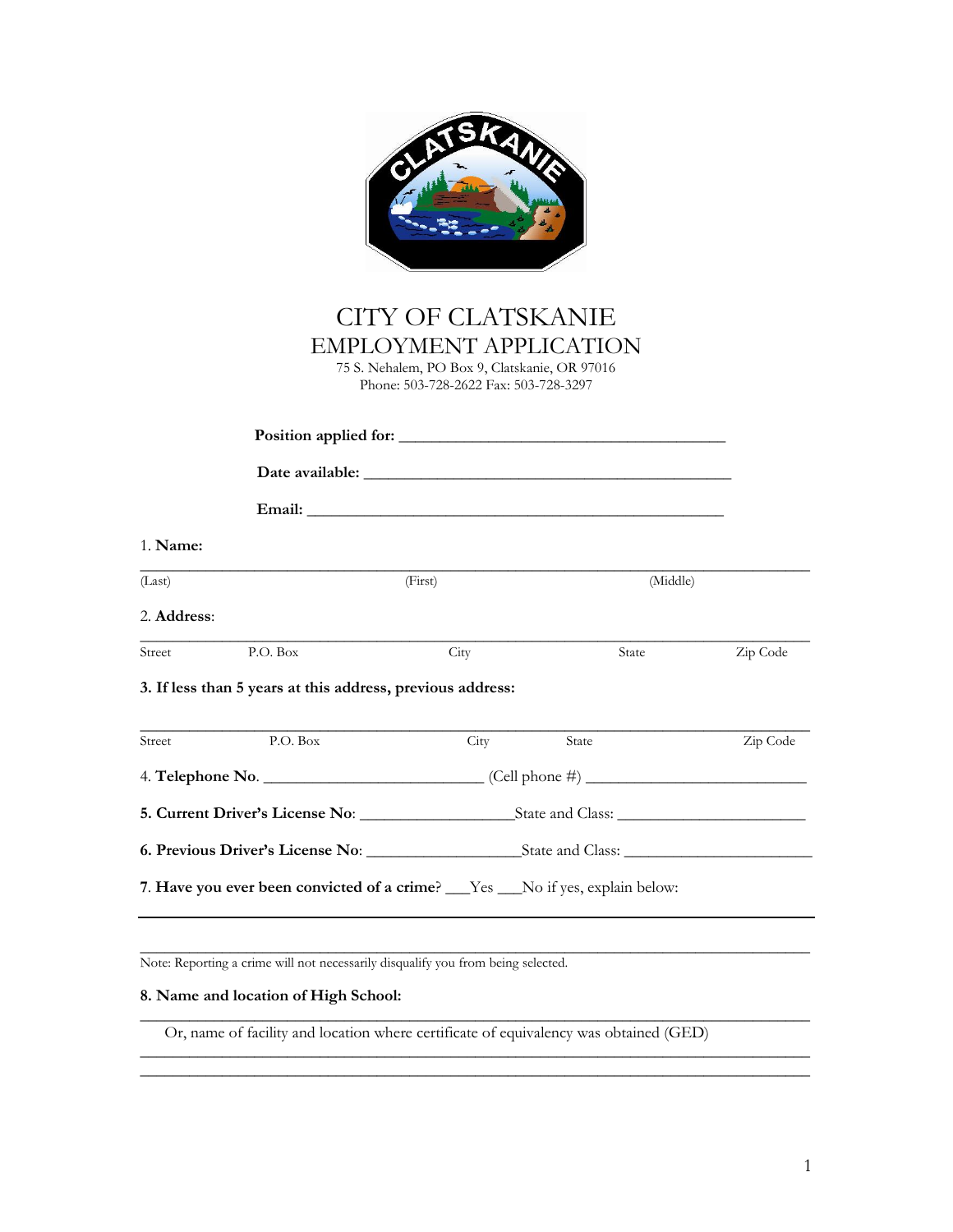## **9. Schools attended after high school or special training received:**

|                     | (City and State)                                                                                                                                                                                                                    |                                                                                                                                                                                                            |  |  |
|---------------------|-------------------------------------------------------------------------------------------------------------------------------------------------------------------------------------------------------------------------------------|------------------------------------------------------------------------------------------------------------------------------------------------------------------------------------------------------------|--|--|
|                     | 10. Total Number of Hours, Degree, or Certificate Earned: ______________________                                                                                                                                                    |                                                                                                                                                                                                            |  |  |
|                     | 11. List any special training, licenses, certificates, machine skills, office equipment or other<br>special skills you may have that are pertinent to the position for which you are applying.                                      |                                                                                                                                                                                                            |  |  |
|                     | * If additional space is needed for education, training or skills, attach supplemental sheet.                                                                                                                                       |                                                                                                                                                                                                            |  |  |
|                     | 11. Complete Work History: Begin with present employer or most recent experience.                                                                                                                                                   |                                                                                                                                                                                                            |  |  |
|                     |                                                                                                                                                                                                                                     |                                                                                                                                                                                                            |  |  |
|                     |                                                                                                                                                                                                                                     |                                                                                                                                                                                                            |  |  |
|                     |                                                                                                                                                                                                                                     |                                                                                                                                                                                                            |  |  |
|                     |                                                                                                                                                                                                                                     |                                                                                                                                                                                                            |  |  |
|                     |                                                                                                                                                                                                                                     |                                                                                                                                                                                                            |  |  |
|                     |                                                                                                                                                                                                                                     |                                                                                                                                                                                                            |  |  |
|                     |                                                                                                                                                                                                                                     | <u> 1989 - Johann Stoff, deutscher Stoff, der Stoff, der Stoff, der Stoff, der Stoff, der Stoff, der Stoff, der S</u><br>,我们也不能在这里的人,我们也不能在这里的人,我们也不能在这里的人,我们也不能在这里的人,我们也不能在这里的人,我们也不能在这里的人,我们也不能在这里的人,我们也 |  |  |
|                     | This position was [] full time [] part time                                                                                                                                                                                         |                                                                                                                                                                                                            |  |  |
| Reason for Leaving: |                                                                                                                                                                                                                                     |                                                                                                                                                                                                            |  |  |
|                     | If you are still working here, may we contact this employer? ___Yes ___No                                                                                                                                                           |                                                                                                                                                                                                            |  |  |
|                     | From _______ (Mo/Yr) Name of Employer                                                                                                                                                                                               |                                                                                                                                                                                                            |  |  |
|                     | $\begin{array}{c}\n\text{To} \quad \text{---} \quad (\text{Mo/Yr}) \quad \text{Address}\n\end{array}$                                                                                                                               |                                                                                                                                                                                                            |  |  |
|                     |                                                                                                                                                                                                                                     |                                                                                                                                                                                                            |  |  |
|                     |                                                                                                                                                                                                                                     |                                                                                                                                                                                                            |  |  |
|                     |                                                                                                                                                                                                                                     |                                                                                                                                                                                                            |  |  |
|                     |                                                                                                                                                                                                                                     |                                                                                                                                                                                                            |  |  |
|                     | Address: <u>Address:</u> Address: Address: Address: Address: Address: Address: Address: Address: Address: Address: Address: Address: Address: Address: Address: Address: Address: Address: Address: Address: Address: Address: Addr |                                                                                                                                                                                                            |  |  |
|                     |                                                                                                                                                                                                                                     |                                                                                                                                                                                                            |  |  |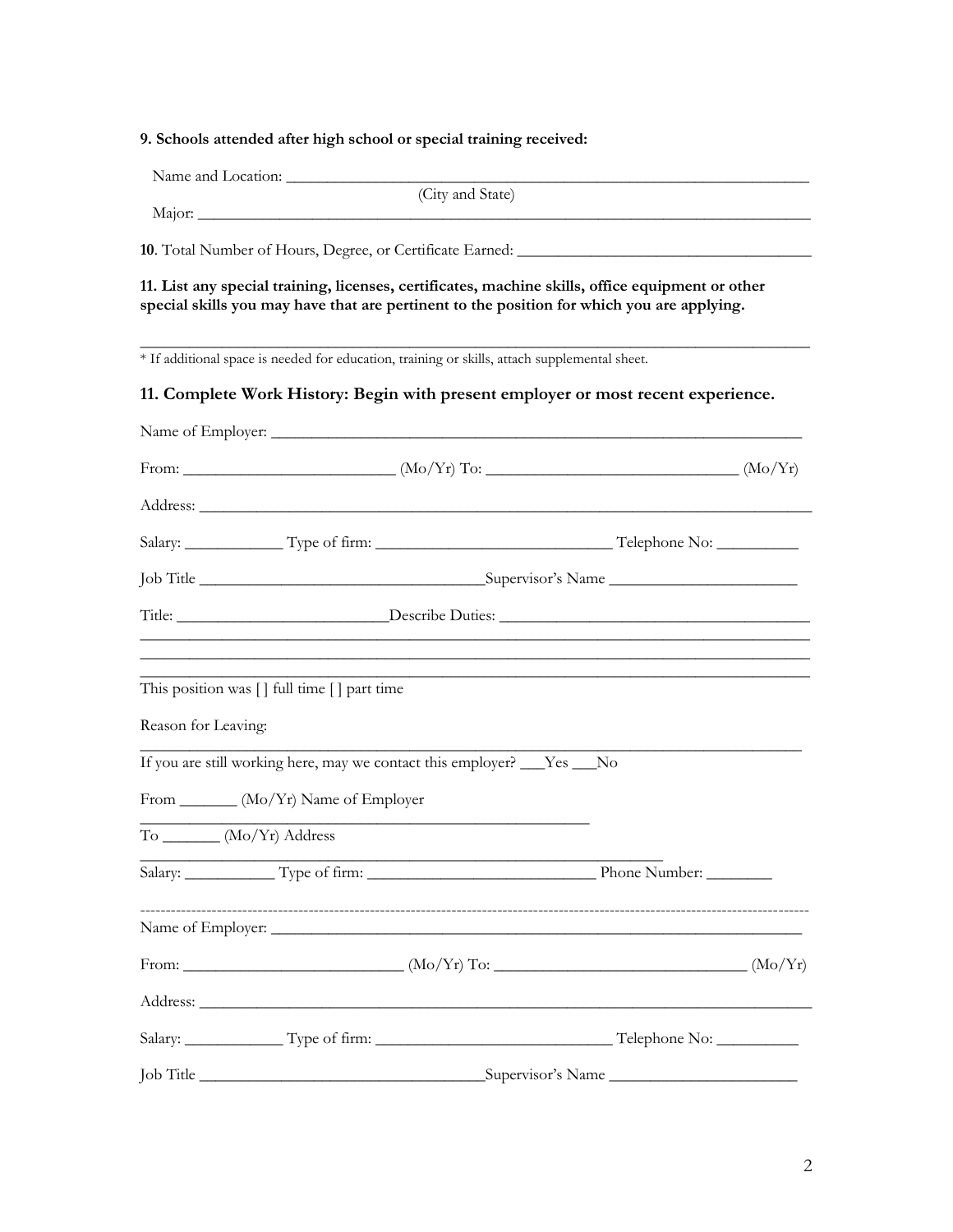|                     | This position was [] full time [] part time |                                                                                   |  |  |  |  |
|---------------------|---------------------------------------------|-----------------------------------------------------------------------------------|--|--|--|--|
| Reason for Leaving: |                                             |                                                                                   |  |  |  |  |
|                     |                                             | If you are still working here, may we contact this employer? ___Yes ___No         |  |  |  |  |
|                     |                                             |                                                                                   |  |  |  |  |
|                     |                                             | $To$ $(Mo/Yr)$ Address: $\frac{1}{1 + (Mo/Yr)}$                                   |  |  |  |  |
|                     |                                             |                                                                                   |  |  |  |  |
|                     |                                             |                                                                                   |  |  |  |  |
|                     |                                             |                                                                                   |  |  |  |  |
|                     |                                             |                                                                                   |  |  |  |  |
|                     |                                             |                                                                                   |  |  |  |  |
|                     |                                             |                                                                                   |  |  |  |  |
|                     |                                             |                                                                                   |  |  |  |  |
|                     | This position was [] full time [] part time |                                                                                   |  |  |  |  |
| Reason for Leaving: |                                             |                                                                                   |  |  |  |  |
|                     |                                             | If you are still working here, may we contact this employer? ___Yes ___No         |  |  |  |  |
|                     |                                             | From $(Mo/Yr)$ Name of Employer:                                                  |  |  |  |  |
|                     |                                             | $To: __________ (Mo/Yr) Address: __________ (No/Yr) Address.$                     |  |  |  |  |
|                     |                                             |                                                                                   |  |  |  |  |
|                     |                                             |                                                                                   |  |  |  |  |
|                     |                                             | Title: _________________________Describe Duties: ________________________________ |  |  |  |  |
|                     | This position was [] full time [] part time |                                                                                   |  |  |  |  |
|                     |                                             |                                                                                   |  |  |  |  |